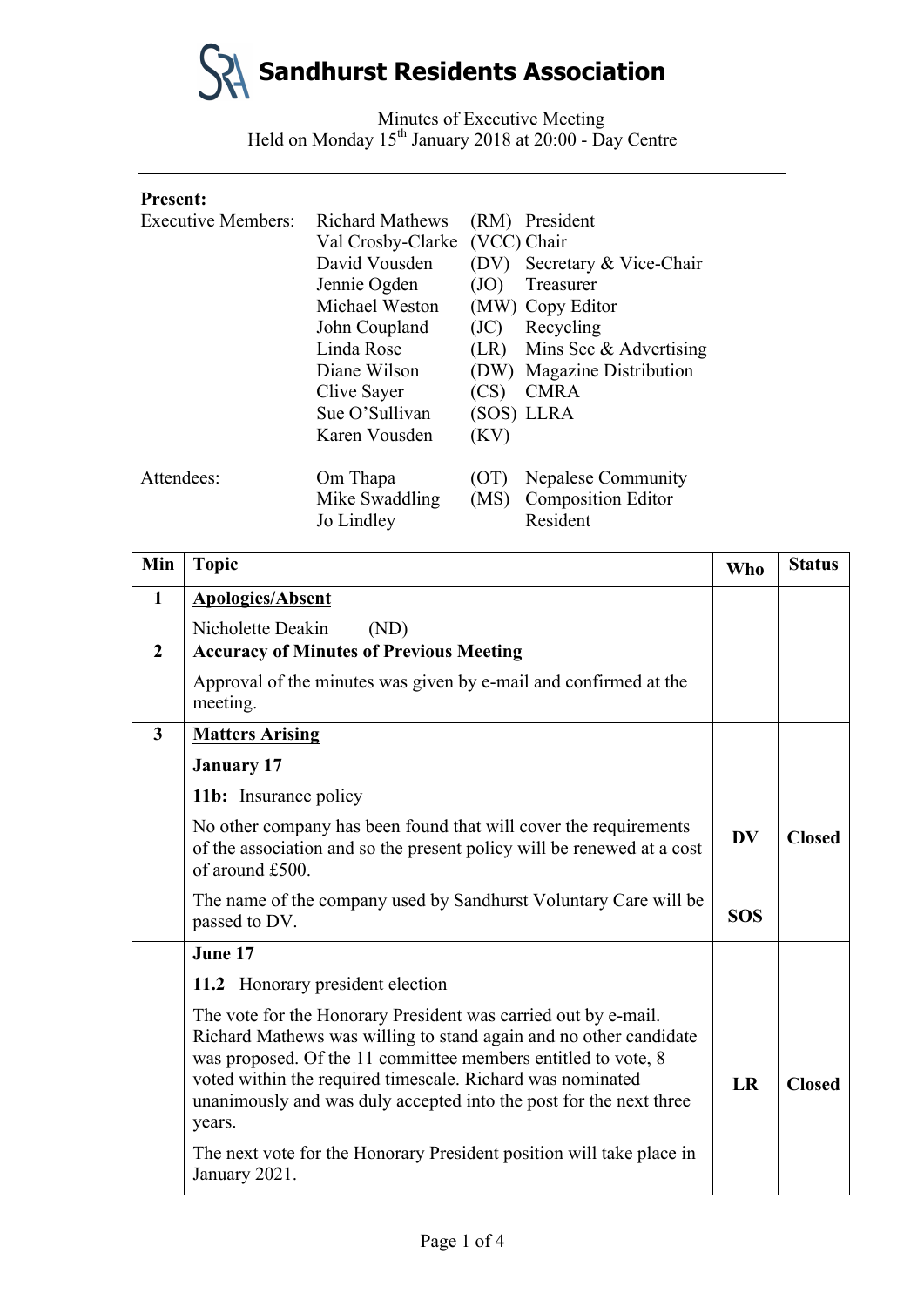# **Sandhurst Residents Association**

## Minutes of Executive Meeting Held on Monday 15<sup>th</sup> January 2018 at 20:00 - Day Centre

| Min | <b>Topic</b>                                                                                                                                                                                                                                                                                                                                   | <b>Who</b>                    | <b>Status</b> |
|-----|------------------------------------------------------------------------------------------------------------------------------------------------------------------------------------------------------------------------------------------------------------------------------------------------------------------------------------------------|-------------------------------|---------------|
|     | September 17                                                                                                                                                                                                                                                                                                                                   |                               |               |
|     | 5.1<br>Leaflets about Counselling Service                                                                                                                                                                                                                                                                                                      |                               |               |
|     | Check in the library for availability of the leaflets.                                                                                                                                                                                                                                                                                         | <b>LR</b>                     | $c$ /fwd      |
|     | St. Michael's Christmas Tree Festival<br>9.2                                                                                                                                                                                                                                                                                                   |                               |               |
|     | The tree was set up in the church porch on the evening of $8th$<br>December for the duration of the festival. Money raised from the<br>festival will go to the Winspire fund. A thank you card has been<br>received. Owing to the contribution made earlier in 2017 to the<br>Winspire fund, no further contribution was considered necessary. | <b>SOS</b><br>LR<br><b>RM</b> | <b>Closed</b> |
|     | 9.5<br>Committee Approach                                                                                                                                                                                                                                                                                                                      |                               |               |
|     | A page of information on past achievements will be put into the<br>March magazine as an example of what sort of help can be<br>provided. Three items will be provided to MS.                                                                                                                                                                   | <b>VCC</b>                    |               |
|     | Detail on the demographics of Sandhurst will be requested from the<br>council to inform the discussion on encouraging more resident<br>participation.                                                                                                                                                                                          | <b>MS</b>                     | $c$ /fwd      |
|     | Inclusion of a digest of the minutes in the magazine to be<br>considered.                                                                                                                                                                                                                                                                      | <b>ALL</b>                    | $c$ /fwd      |
|     | December 17                                                                                                                                                                                                                                                                                                                                    |                               |               |
|     | <b>Sports Bar Donation</b><br>5.1                                                                                                                                                                                                                                                                                                              |                               |               |
|     | A theft from the bar of the Sports Social Club in the park has left<br>the organisation facing the prospect of going into administration.<br>The committee discussed whether there is any way help could be<br>provided. More information is required on how the funds raised at<br>the club are used.                                         | LR                            | <b>Closed</b> |
|     | Subsequent to this meeting, a meeting was held in the club to<br>discuss options. VCC attended. The club appears to have<br>reorganised and, as it does not fall into the category of organisations<br>supported by donations, no donation was authorised.                                                                                     |                               |               |
|     | Day Centre Charges<br>9.1                                                                                                                                                                                                                                                                                                                      |                               |               |
|     | Owing to a steep reduction in council funding for the Day Centre,<br>there is a possibility of a charge being made for use of the facilities<br>as from January 2018.                                                                                                                                                                          | <b>DV</b>                     | $c$ /fwd      |
|     | Speeding on Laundry Lane<br>9.2                                                                                                                                                                                                                                                                                                                |                               |               |
|     | Insepector Donachy has left the Wokingham force and has been<br>replaced by Inspector Al Lloyd. The Sandhurst police team will be<br>moving to Bracknell from Wokingham. Gary Campion will be<br>contacted regarding the speeding issue.                                                                                                       | $\overline{\text{CS}}$        |               |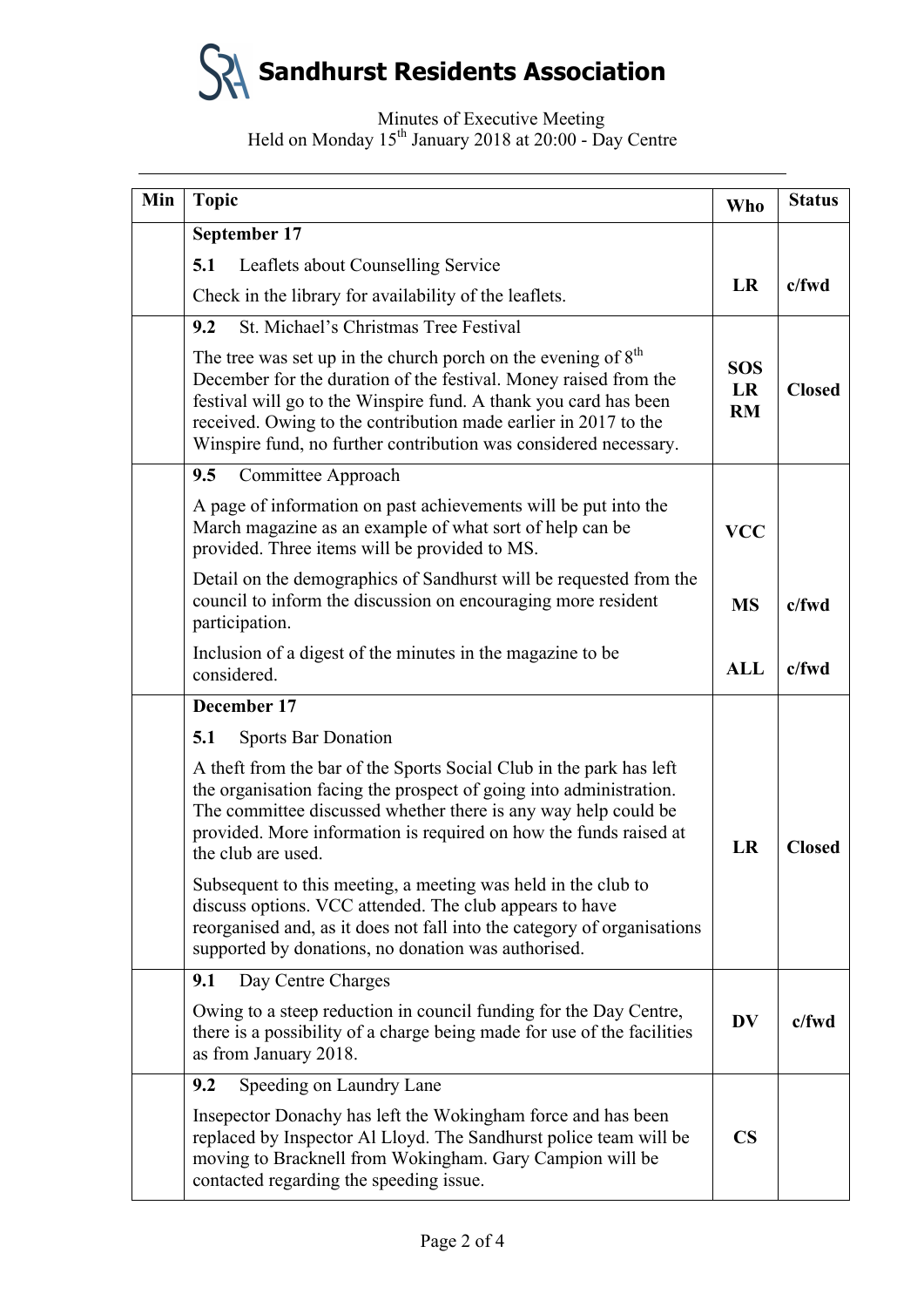

## Minutes of Executive Meeting Held on Monday 15<sup>th</sup> January 2018 at 20:00 - Day Centre

| Min                     | <b>Topic</b>                                                                                                                                                                                                                                                                                                                                                                                                                                                                                       | <b>Who</b> | <b>Status</b> |
|-------------------------|----------------------------------------------------------------------------------------------------------------------------------------------------------------------------------------------------------------------------------------------------------------------------------------------------------------------------------------------------------------------------------------------------------------------------------------------------------------------------------------------------|------------|---------------|
| $\overline{\mathbf{4}}$ | <b>Treasurer's Report</b>                                                                                                                                                                                                                                                                                                                                                                                                                                                                          |            |               |
|                         | Figures as at                                                                                                                                                                                                                                                                                                                                                                                                                                                                                      |            |               |
|                         | <b>Current Account</b><br>£6,147.59                                                                                                                                                                                                                                                                                                                                                                                                                                                                |            |               |
|                         | <b>Reserve Account</b><br>£25,416.52                                                                                                                                                                                                                                                                                                                                                                                                                                                               |            |               |
|                         | £31,564.11<br><b>Total</b>                                                                                                                                                                                                                                                                                                                                                                                                                                                                         |            |               |
|                         | With the imminent closure of the Sandhurst NatWest branch in the<br>summer, we have been informed that the account will move to<br>Camberley.                                                                                                                                                                                                                                                                                                                                                      |            |               |
| 5                       | <b>Donations</b>                                                                                                                                                                                                                                                                                                                                                                                                                                                                                   |            |               |
|                         | No requests received                                                                                                                                                                                                                                                                                                                                                                                                                                                                               |            |               |
| 6                       | Magazine                                                                                                                                                                                                                                                                                                                                                                                                                                                                                           |            |               |
| 6.1                     | There were some printing issues with the last magazine, with two<br>copies reported as having pages misplaced and repeated. Some also<br>had pages with faint and blurry printing, and 2 complaints were<br>received about this. New pdfs have been requested.<br>There will be a short meeting held to ensure everyone is up to date<br>with the progress of the magazine for March.                                                                                                              |            |               |
| $\overline{7}$          | Website                                                                                                                                                                                                                                                                                                                                                                                                                                                                                            |            |               |
|                         | All updated.                                                                                                                                                                                                                                                                                                                                                                                                                                                                                       |            |               |
| 8                       | Recycling                                                                                                                                                                                                                                                                                                                                                                                                                                                                                          |            |               |
|                         | CS has received a leaflet stating that Weee Waste Electrical<br>Electronic Equipment will take household items free of charge.<br>At the Liaison meeting it was reported that, towards the end of the<br>year, food recycling bins will be issued and collected weekly. At<br>this time the green bin collection will go to a monthly basis. The<br>recycling rules will be updated to accept all types of plastic and so<br>there should be little or no waste in the green bin to attract flies. |            |               |
| 9                       | <b>AOB</b>                                                                                                                                                                                                                                                                                                                                                                                                                                                                                         |            |               |
|                         | Following the incident of the mattress being illegally dumped outside<br>the Day Centre shop, a local company has volunteered to install<br>CCTV. Any money raised by the appeal will be put towards the<br>installation.                                                                                                                                                                                                                                                                          |            |               |
|                         | The BVCT AGM will be held on 8 <sup>th</sup> February.                                                                                                                                                                                                                                                                                                                                                                                                                                             |            |               |
|                         | The meeting closed at 9:35 pm.                                                                                                                                                                                                                                                                                                                                                                                                                                                                     |            |               |